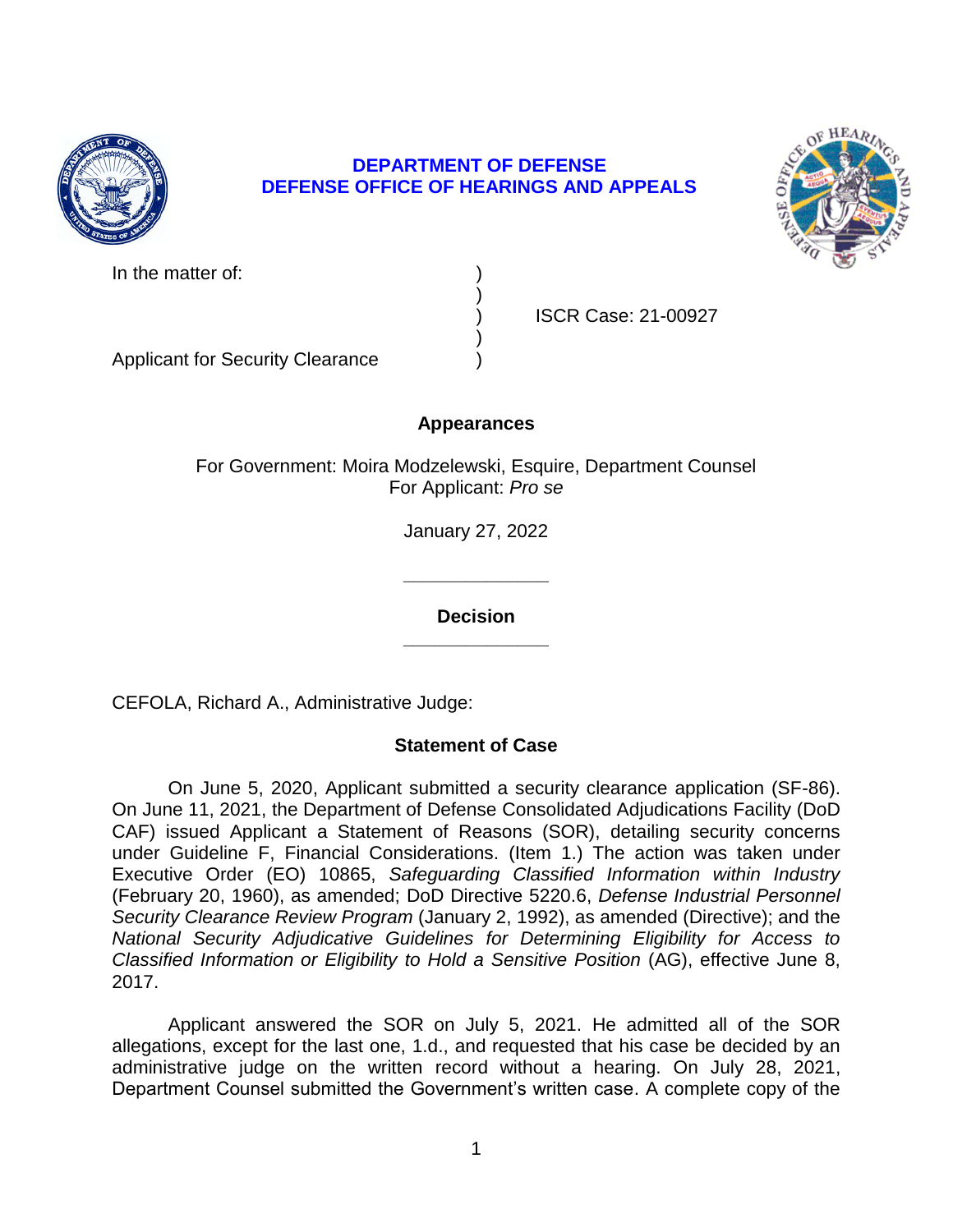September 29, 2021, and received by him on October 9, 2021. The FORM notified Applicant that the Government withdrew the allegations in subparagraphs 1.c. and 1.d., and that he had an opportunity to file objections and submit material in refutation, extenuation, or mitigation within 30 days of his receipt of the FORM. Applicant failed to File of Relevant Material (FORM), containing seven Items, was mailed to Applicant on respond to the FORM.

### **Findings of Fact**

#### **Guideline F – Financial Considerations**

 Applicant is 43 years old, single, and has an adult child. (Item 3 at pages 7, 19 and 21.) He attributes his delinquencies to the "uncertainty of healthcare/employment during the COVID-19 pandemic. (Answer.)

 1.a. Applicant admits he is indebted to Creditor A for a past-due debt of about \$14,336. He avers "I have felt it is better to keep money in the bank to cover unexpected medical treatment and loss of employment." (Answer.) As the pandemic is not an excuse for one to not satisfy his or her financial obligations, this allegation is found against Applicant.

 1.b. Applicant admits he is indebted to Creditor B for a past-due debt of about \$8,346. He avers "I have felt it is better to keep money in the bank to cover unexpected medical treatment and loss of employment." (Answer.) As the pandemic is not an excuse for one to not satisfy his or her financial obligations, this allegation is found against Applicant.

#### **Policies**

 When evaluating an applicant's suitability for national security eligibility, the administrative judge must consider the adjudicative guidelines. In addition to brief potentially disqualifying conditions and mitigating conditions, which are to be used in introductory explanations for each guideline, the adjudicative guidelines (AG) list evaluating an applicant's national security eligibility.

 These guidelines are not inflexible rules of law. Instead, recognizing the complexities of human behavior, these guidelines are applied in conjunction with the factors listed in AG ¶ 2 describing the adjudicative process. The administrative judge's overarching adjudicative goal is a fair, impartial, and commonsense decision. The entire process is a conscientious scrutiny of applicable guidelines in the context of a number of variables known as the whole-person concept. The administrative judge must consider all available, reliable information about the person, past and present, favorable and unfavorable, in making a decision.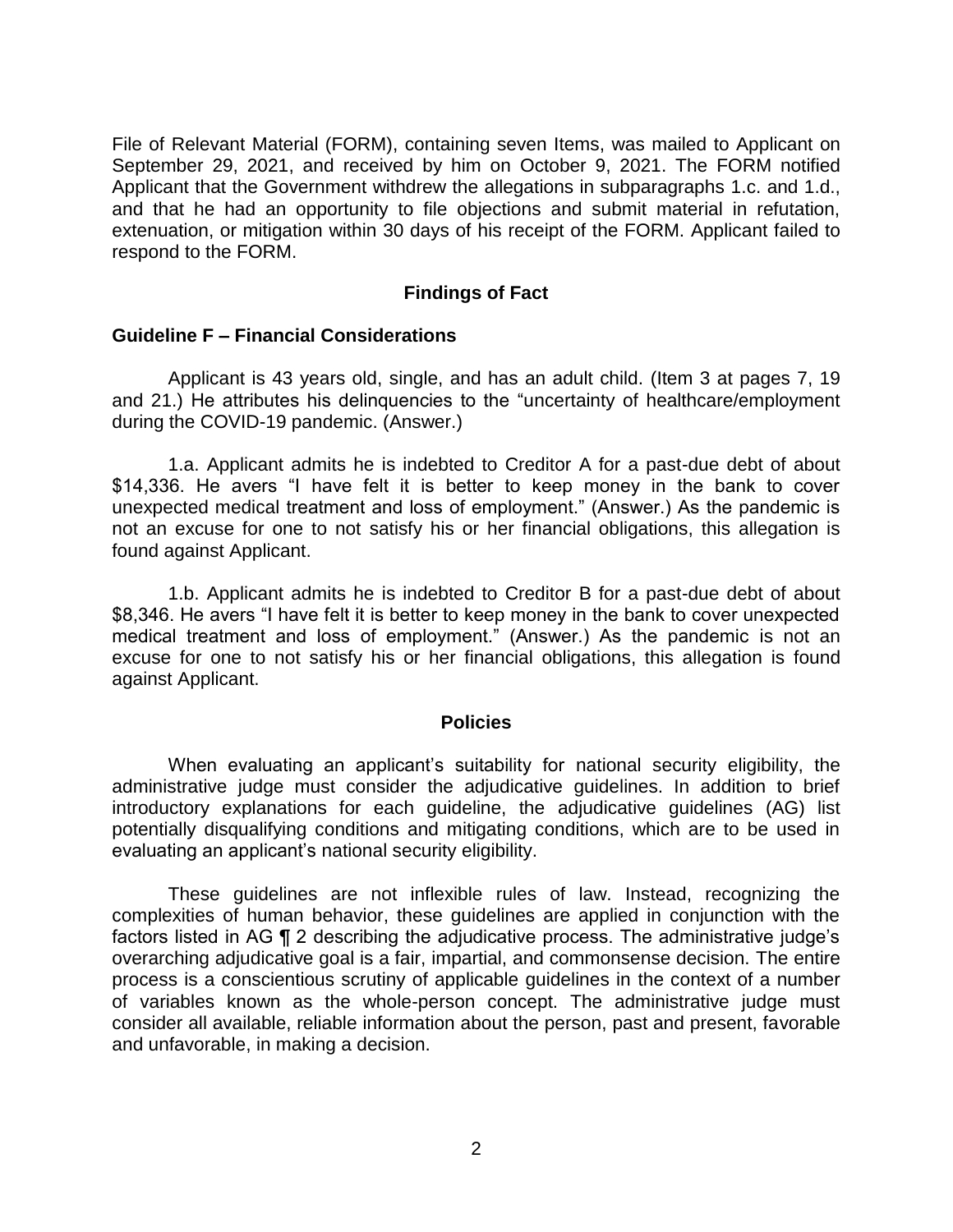The protection of the national security is the paramount consideration. AG  $\P$  2(b) eligibility will be resolved in favor of the national security." In reaching this decision, I have drawn only those conclusions that are reasonable, logical, and based on the evidence contained in the record. I have not drawn inferences based on mere requires that "[a]ny doubt concerning personnel being considered for national security speculation or conjecture.

Directive ¶ E3.1.14, requires the Government to present evidence to establish controverted facts alleged in the SOR. Under Directive ¶ E3.1.15, an "applicant is responsible for presenting witnesses and other evidence to rebut, explain, extenuate, or mitigate facts admitted by the applicant or proven by Department Counsel, and has the ultimate burden of persuasion as to obtaining a favorable clearance decision."

 A person applying for national security eligibility seeks to enter into a fiduciary relationship with the Government predicated upon trust and confidence. This relationship transcends normal duty hours and endures throughout off-duty hours. The Government reposes a high degree of trust and confidence in individuals to whom it grants national security eligibility. Decisions include, by necessity, consideration of the possible risk the applicant may deliberately or inadvertently fail to protect or safeguard classified information. Such decisions entail a certain degree of legally permissible extrapolation as to potential, rather than actual, risk of compromise of classified or sensitive information. Finally, as emphasized in Section 7 of EO 10865, "[a]ny determination under this order adverse to an applicant shall be a determination in terms of the national interest and shall in no sense be a determination as to the loyalty of the applicant concerned." *See also* EO 12968, Section 3.1(b) (listing multiple prerequisites for access to classified or sensitive information.)

#### **Analysis**

#### **Guideline F - Financial Considerations**

 The security concerns relating to the guideline for financial considerations are set out in AG ¶ 18, which reads in pertinent part:

 unwillingness to abide by rules and regulations, all of which can raise Failure to live within one's means, satisfy debts, and meet financial obligations may indicate poor self-control, lack of judgment, or questions about an individual's reliability, trustworthiness, and ability to protect classified or sensitive information. Financial distress can also be caused or exacerbated by, and thus can be a possible indicator of, other issues of personnel security concern such as excessive gambling, mental health conditions, substance misuse, or alcohol abuse or dependence. An individual who is financially overextended is at greater risk of having to engage in illegal or otherwise questionable acts to generate funds. . . .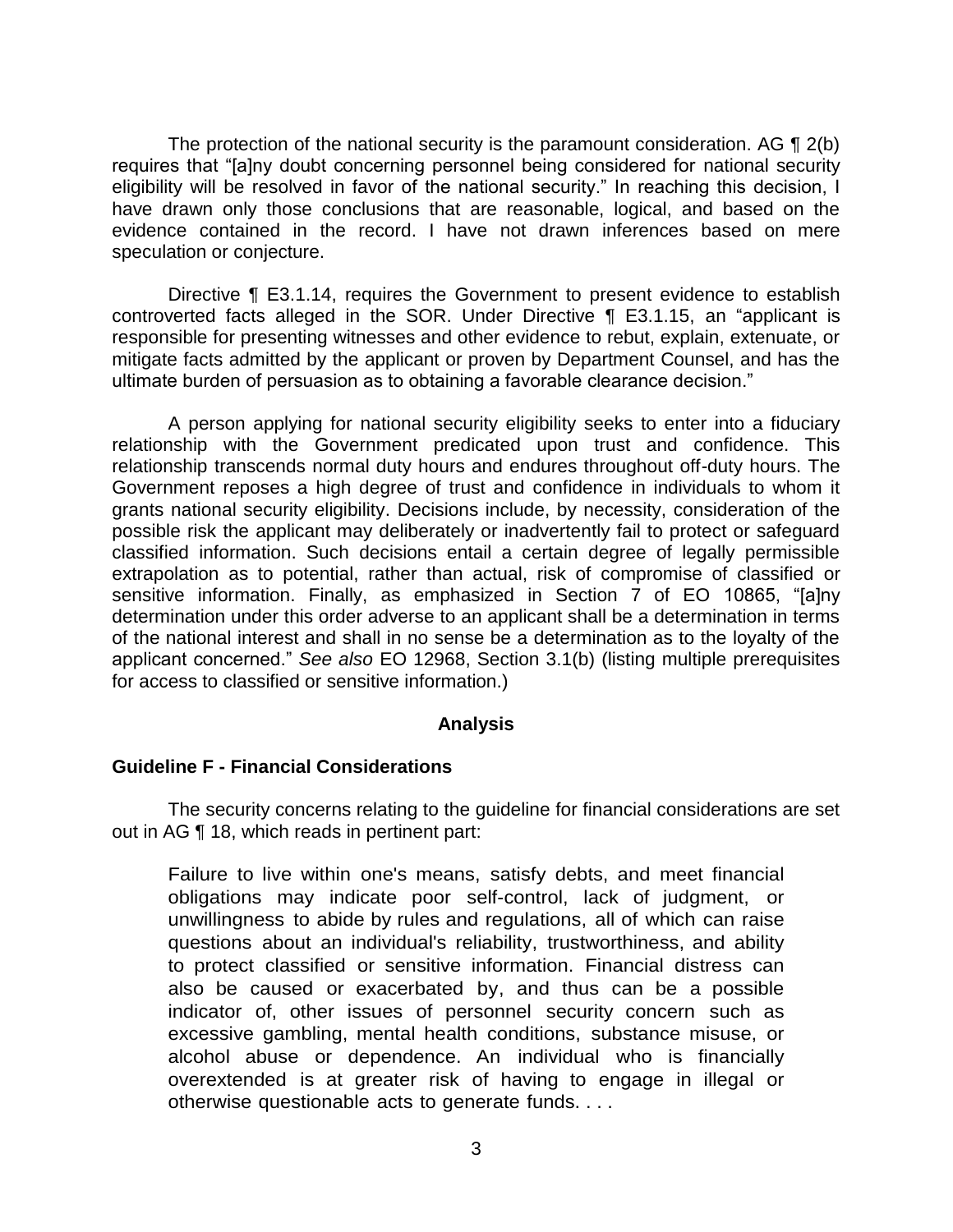AG ¶ 19 describes three conditions that could raise security concerns and may be disqualifying in this case:

(a) inability to satisfy debts;

(b) unwillingness to satisfy debts regardless of the ability to do so; and

(c) a history of not meeting financial obligations.

 Applicant has significant past-due indebtedness that he has yet to address. These facts establish prima facie support for the foregoing disqualifying conditions, and shift the burden to Applicant to mitigate those concerns.

 The guideline includes two conditions in AG ¶ 20 that could mitigate the security concerns arising from Applicant's alleged financial difficulties:

(a) the behavior happened so long ago, was so infrequent, or occurred under such circumstances that it is unlikely to recur and does not cast doubt on the individual's current reliability, trustworthiness, or good judgment; and

(b) the conditions that resulted in the financial problem were largely beyond the person's control (e.g., loss of employment, a business downturn, unexpected medical emergency, a death, divorce or separation, clear victimization by predatory lending practices, or identity theft), and the individual acted responsibly under the circumstances.

 Applicant has more than \$22,000 of admitted past-due debt, which he has chosen not to address. He is instead keeping his monies "in the bank," while speculating on possible, future job and health issues. This rationale is not acting responsibly under the circumstances. Applicant has not mitigated the financial security concerns under the provisions of AG ¶¶ 19(a) through 19(c). Financial Considerations is found against Applicant.

#### **Whole-Person Concept**

Under the whole-person concept, the administrative judge must evaluate an applicant's eligibility for a security clearance by considering the totality of the applicant's conduct and all relevant circumstances. The administrative judge should consider the nine adjudicative process factors listed at AG ¶ 2(d):

(1) the nature, extent, and seriousness of the conduct; (2) the circumstances surrounding the conduct, to include knowledgeable participation; (3) the frequency and recency of the conduct; (4) the individual's age and maturity at the time of the conduct; (5) the extent to